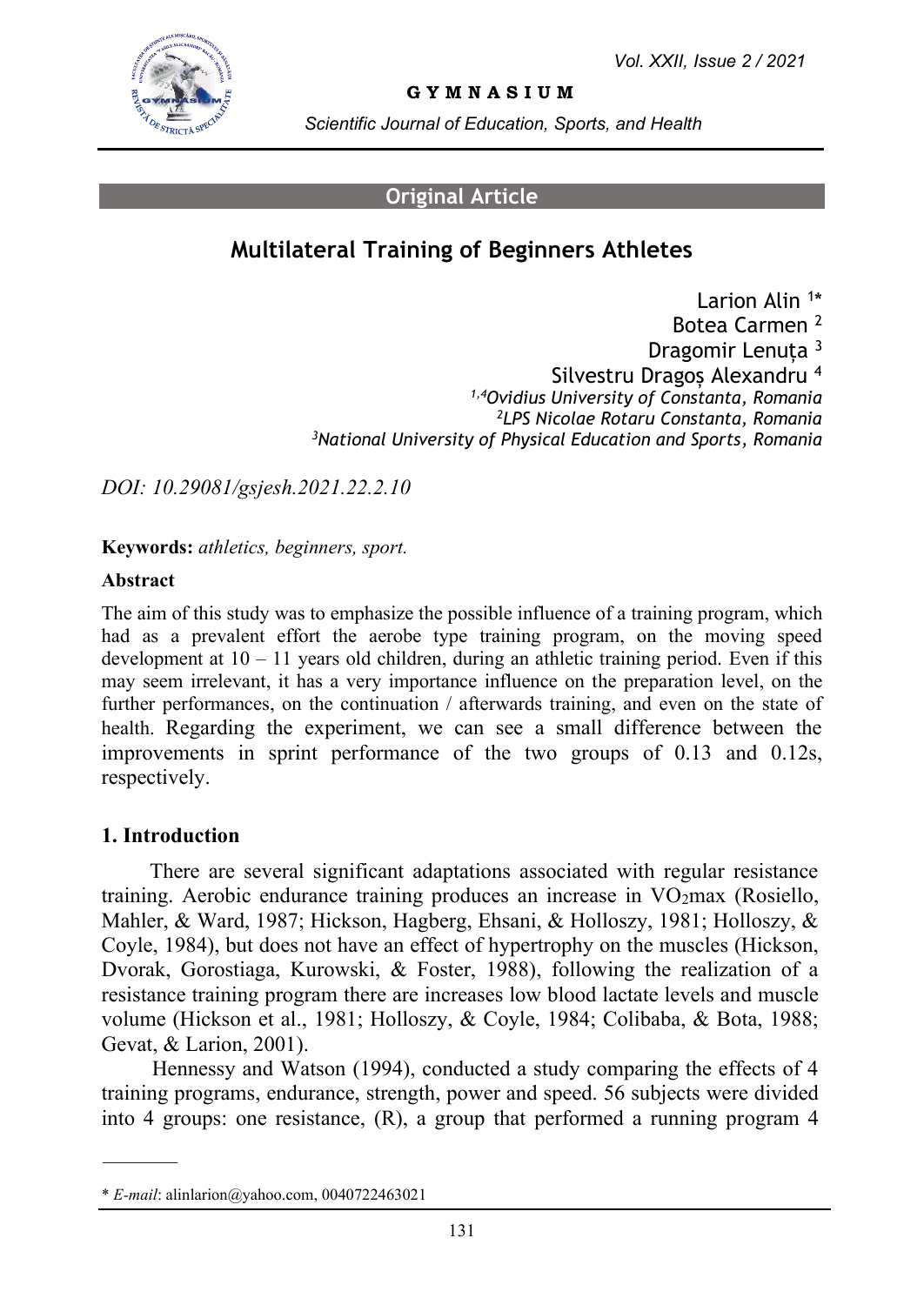days a week; a strength group  $(F)$ , which trains 3 days a week, a resistance + force group  $(F + R)$ , which trains according to a program that combines strength with endurance, five days a week and a control group that did not train. After 8 weeks the endurance group and the endurance  $+$  strength group experienced a similar performance improvement in endurance running, the strength group did not change while the control group experienced a decline in performance. The strength  $+$ resistance group and the strength group improved their strength indices while the control group and the resistance group did not register any improvement in strength. Improvements in strength (vertical jump performance) and speed (20m sprint performance) were recorded only in the strength group. The authors concluded that training only for speed, leads to an improvement in strength and speed, while maintaining endurance. Strength and endurance training leads to an increase in endurance and upper body strength, but compromises the improvement in lower body strength and does not lead to any increase in performance in speed and power.

In a study by Reid and Sleivert (1999), the influence of aerobic and anaerobic training on supramaximal performance in cyclic activities is investigated. The study was performed on 24 cyclists lasting 19 weeks. In the first five weeks, a general physical training was performed. After that, the 24 subjects were randomly divided into two groups, one that was prepared after an aerobic effort-based training program for 12 weeks and the second was trained for 6 weeks after a basic training program. on aerobic exercise and another 6 weeks after an anaerobic exercise-based training program. 60 workouts were performed with a frequency of five workouts per week. The results were recorded after every 6 weeks. Both groups experienced a similar improvement after 12 weeks of training. However, the anaerobically trained group experienced a particular improvement in maximum power at each stage of the test, without any significant change in aerobic function, and the aerobic group experienced metabolic changes. Finally, the authors conclude that aerobic and mixed aerobic and anaerobic training do not influence performance differently in cyclists, more precisely the total training volume is associated more with changes in performance.

Another study by Villani, Fernhall and Miller (1999), compares the effects of a continuous exhaustive aerobic exercise training and an exhaustive anaerobic interval training on VO<sup>2</sup> max and Wingate test results. The 15 subjects performed training three times a week for four weeks, each training session having an equal duration. The exhaustively anaerobically trained group at intervals recorded an increase in time to  $VO<sub>2</sub>$  max fatigue, while the continuously exhausted aerobically trained group showed no significant change. Also, the exhaustively anaerobic interval training group recorded a significantly greater improvement than the aerobically trained group in the results of the Wingate test, the authors concluding that exhaustive anaerobic interval training produces physiological adaptations faster than aerobic exercise. continue.

But another study by Cannon, Rhodes, Martin and Coutts (1998), conducted on 10 untrained boys for 6 weeks, aims to highlight the effect of aerobic training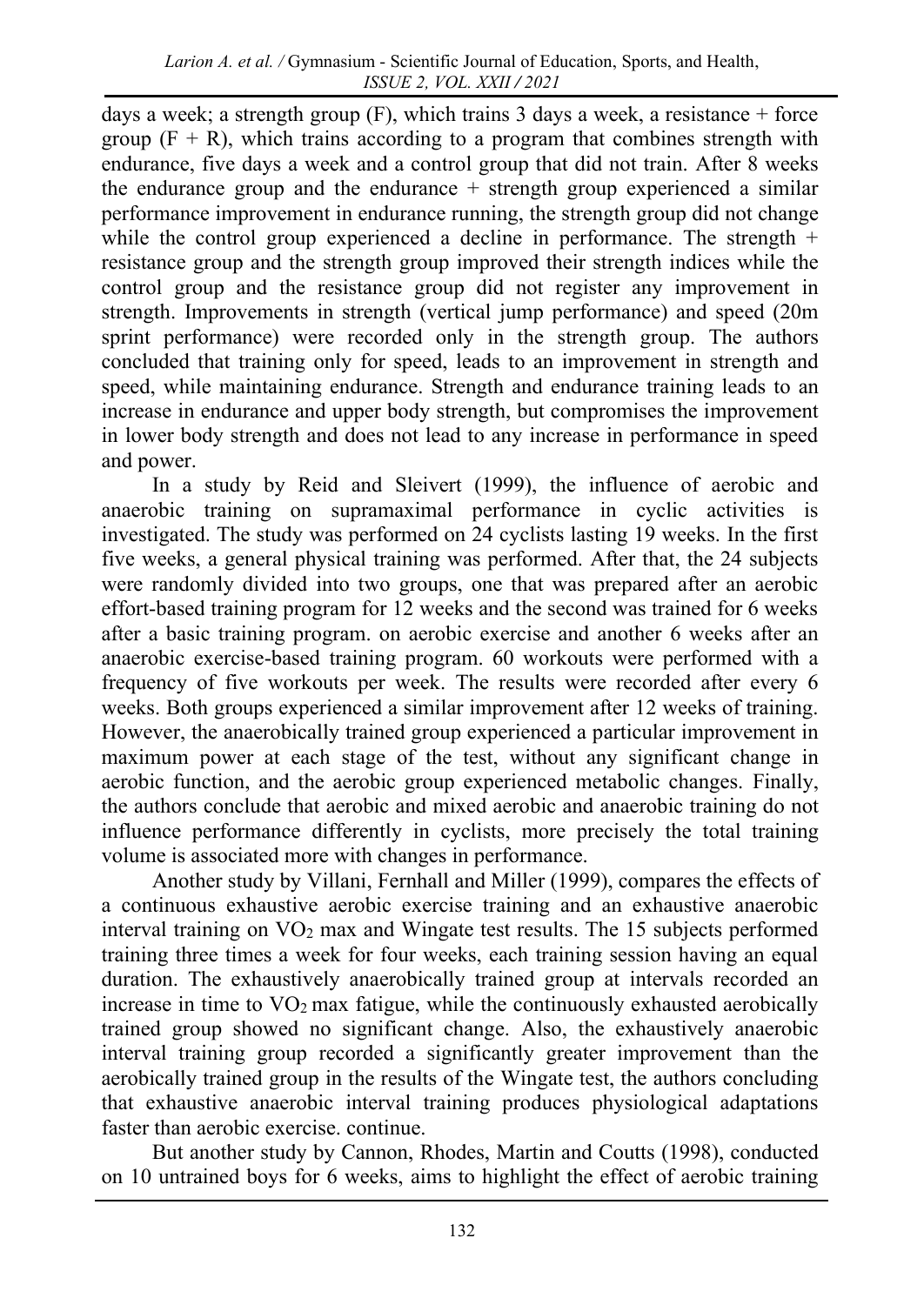on recovery after anaerobic work. For this purpose, initial and final tests of  $VO<sub>2</sub>$ max and maximum travel speed were performed. After 6 weeks of aerobic training,  $VO<sub>2</sub>$  max improved and  $VO<sub>2</sub>$  recovery components decreased, with no relationship between  $VO<sub>2</sub>$  max and  $VO<sub>2</sub>$  recovery rate.  $VO<sub>2</sub>$  recovery time during active breaks associated with high-intensity anaerobic exertion was decreased by aerobic training. The rate of  $VO<sub>2</sub>$  recovery associated with supramaximal anaerobic effort does not appear to be reflected in maximum oxygen consumption (VO<sup>2</sup> max), but rather in the type of training. The findings of this study showed that "aerobic training improves recovery during anaerobic exercise. This is a justification for the aerobic foundation in children, regardless of future specialization (Cannon et al., 1998).

Dykstra, Demetriou, Copay and Boileau (1996), compared the effects of endurance and sprint training in children. The child subjects were divided into three groups (sprint, endurance and control group), and were trained for 6 weeks four times a week for 20 minutes. After 6 weeks no difference was observed between the trained groups for endurance and sprint, aerobic and anaerobic parameters, the only differences were between the control group and the experimental groups. The effects of training for each program do not lead the authors to say that aerobic training of children in sprint programs is more appropriate. The effects of specific training programs are general in children, any form of training trains all the abilities of growing children (Dykstra et al., 1996).

### **3. Material and methods**

The present paper aims to highlight the possible influence of a training program that has as a predominant effort the aerobic effort, on the development of travel speed in children aged 10-11 in athletic training.

Although it may seem unimportant, this has a very large influence on the level of training, future performance, continuity in training and even on health.

The study was based on the hypothesis of an increase in the performance of the maximum running speed following a training based more on aerobic effort.

The experiment was performed over a period of four weeks, with a frequency of three workouts per week, on a number of 17 children aged between 10 and 11 randomly selected for athletics.

The control group of 10 subjects followed a training program characteristic of preparing children based more on sprints, and the experimental group of 7 subjects performed an aerobic training program (light running at an intensity of 40 - 50% , for 15min outdoors)

## **3. Results and Discussions**

For statistical data processing it was calculated:

- 1. arithmetic mean
- 2. standard deviation
- 3. the coefficient of variability
- 4. statistical significance 't' test for dependent samples and for independent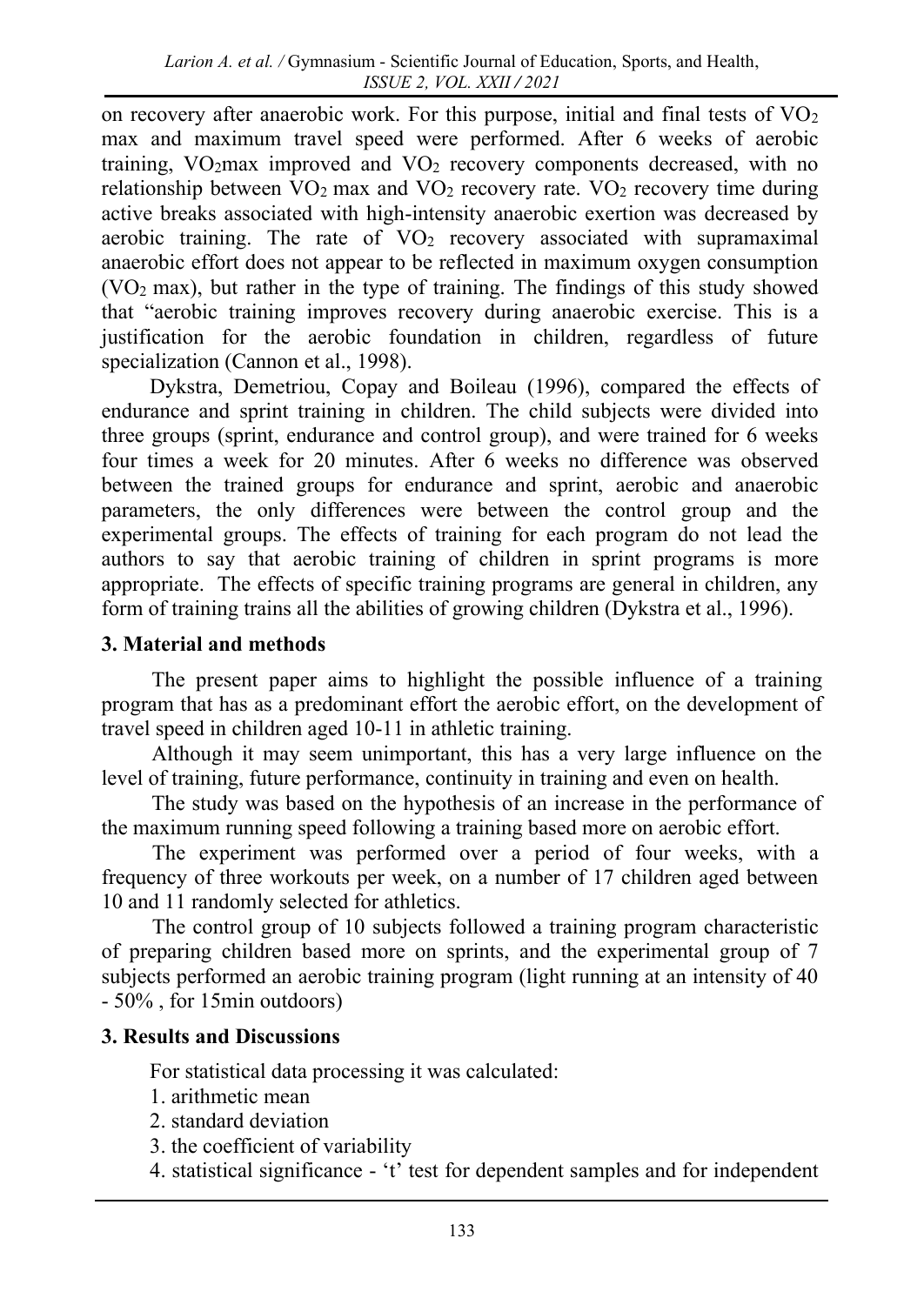samples.The distance of 30m was taken as the reference index of the increase of the speed of movement, a distance that seems to mean best the level of development of the speed indices, having at the same time a low level of lactic acid accumulation.

Thus, both the initial and the final testing of the two groups was done in the form of timing on the distance of 30m flat with a foot start of each child with an electronic timing installation type Brower Timing System

| Group             | <b>Testing</b> | Age (years)             | Weight(Kg)       | Height (m)       |
|-------------------|----------------|-------------------------|------------------|------------------|
| <b>Experiment</b> | Initial        | $10,35\pm0,17$<br>0,01% | $38.6 \pm 3.2$   | $1,48\pm0,038$   |
|                   | Final          | $10,44\pm0,17$<br>0.01% | $39.36 \pm 3.13$ | $1.49 \pm 0.041$ |
| Control           | Initial        | $10,38\pm0,20$<br>0,01% | $37,06 \pm 3,55$ | $1,45\pm0,039$   |
|                   | Final          | $10,40\pm0,20$<br>0,01% | $37,1\pm3,08$    | $1,46\pm0.03$    |

**Table 1.** *Characterization of the subjects of the two groups*

**Table 2.** *Statistical analysis of the results recorded on 30m flat initial and final testing, in the experiment and control group*

| Group             | <b>Testing</b>                                                                            | 30m flat      |                  |
|-------------------|-------------------------------------------------------------------------------------------|---------------|------------------|
| <b>Experiment</b> | Initial                                                                                   | $5,33\pm0,25$ |                  |
|                   |                                                                                           | $0.04\%$      | *                |
|                   | Final                                                                                     | $5,20\pm0,18$ |                  |
|                   |                                                                                           | 0,03%         | ⊗**              |
| Control           | Initial                                                                                   | $5,46\pm0,17$ |                  |
|                   |                                                                                           | $3,11\%$      |                  |
|                   | Final                                                                                     | $5,34\pm0,18$ |                  |
|                   |                                                                                           | 3,37%         | $\otimes\otimes$ |
| ⊗                 | - significantly different from the initial test in the experiment group at $p \le 0.0005$ |               |                  |
| $\otimes\otimes$  | - significantly different from the initial test in the control group at $p \le 0.005$     |               |                  |
| $\ast$            | - significantly different on initial testing from the control group at $p \le 0.0005$     |               |                  |

 $* *$ - significantly different at the final test compared to the control group at p <0.0005

### *Discussion*

The scattering of the values in the two groups after the initial and final tests is normal ( $X \pm 0.17 - 0.25$ ).

Regarding the homogeneity of the groups, it can be observed that they are homogeneous both after the initial test and after the final test at  $CV = 0.04 - 3.37\%$ 

As can be seen in table no. 2, following the application of the aerobic exercise exercise, respectively light running for 15 min. in the experiment group there was an improvement in performance over a distance of 30 m. flat of 0.13 s,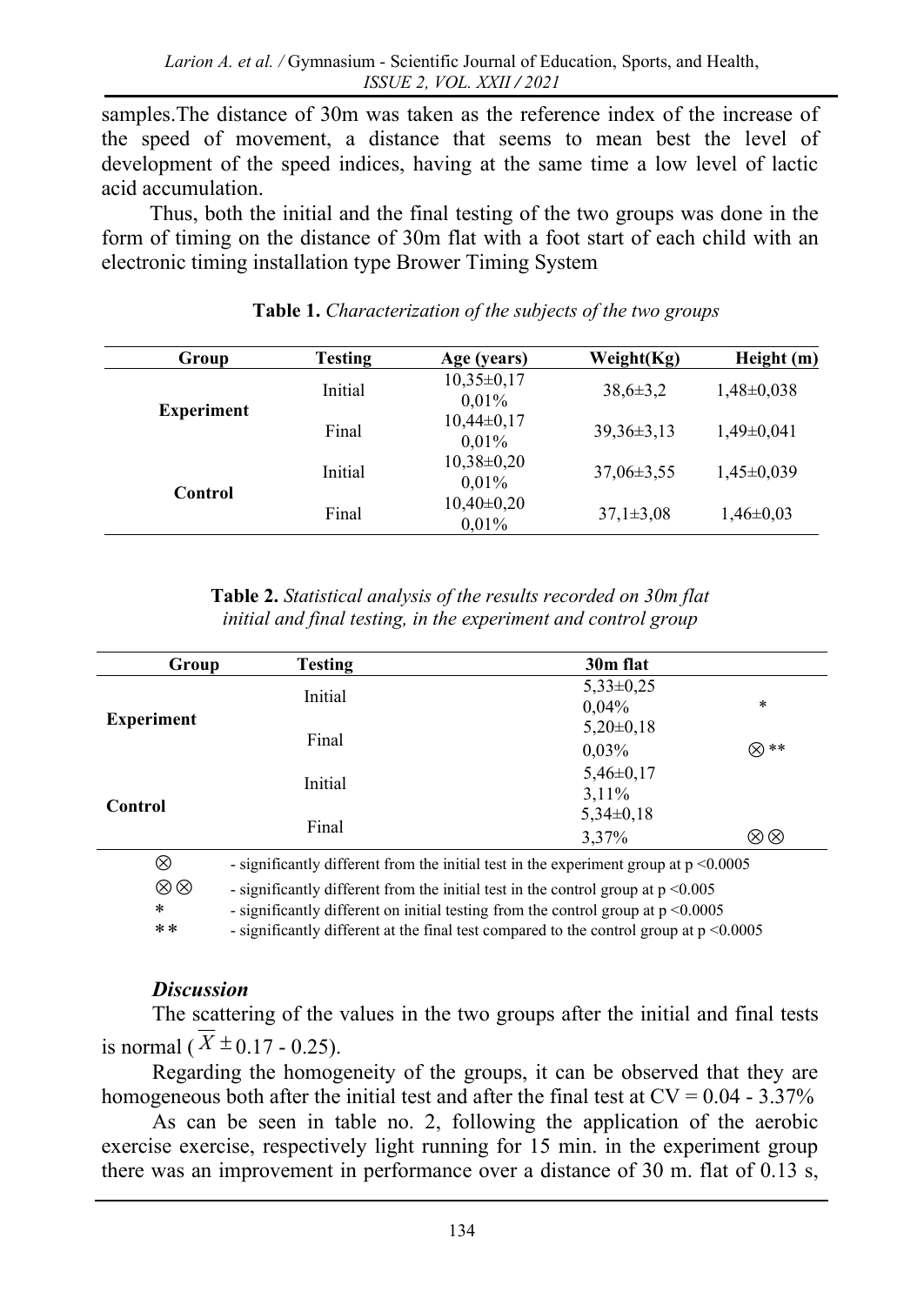statistically significant at p <0.005

Following the application of the training program, with sprints, specific to the groups of beginner children in athletics, there was an improvement in performance on the distance of 30 m flat at the final test compared to the initial test of 0.12 sec statistically significant at  $p \le 0.005$ .

After applying an aerobic exercise to the training program, the increase in performance was higher in the experiment group, compared to the control group, by 0.01 s.

It seems that there are no significant differences between the application of the two types of training to children, the improvements being approximately the same.



**Figure 1.** *Graphical representation of 30m time averages in the experiment group (red) and in the control group (blue)*

## **4. Conclusions**

In most studies the subjects were trained for both endurance and strength or speed, performing a larger workload than groups trained only for endurance or only anaerobic (strength and speed), the experimental groups (endurance) were compromised. of gain in strength and speed, one of the characteristics being the blocking of muscle hypertrophy.

Regarding our experiment, we can see a small difference between the improvements in sprint performance of the two groups of 0.13 and 0.12s, respectively. This can support the veracity of a multilateral training of beginner children with both endurance training and sprints in order to obtain a foundation of general physical training regardless of future specialization.

# **References**

1. CANNON, E. W., RHODES, E. C., MARTIN, A. D., & COUTTS, K. D. (1988). Aerobic training and recovery  $VO<sub>2</sub>$  kinetics after supramaximal exercise*. Medicine and Science in Sports and Exercise*, 30(5);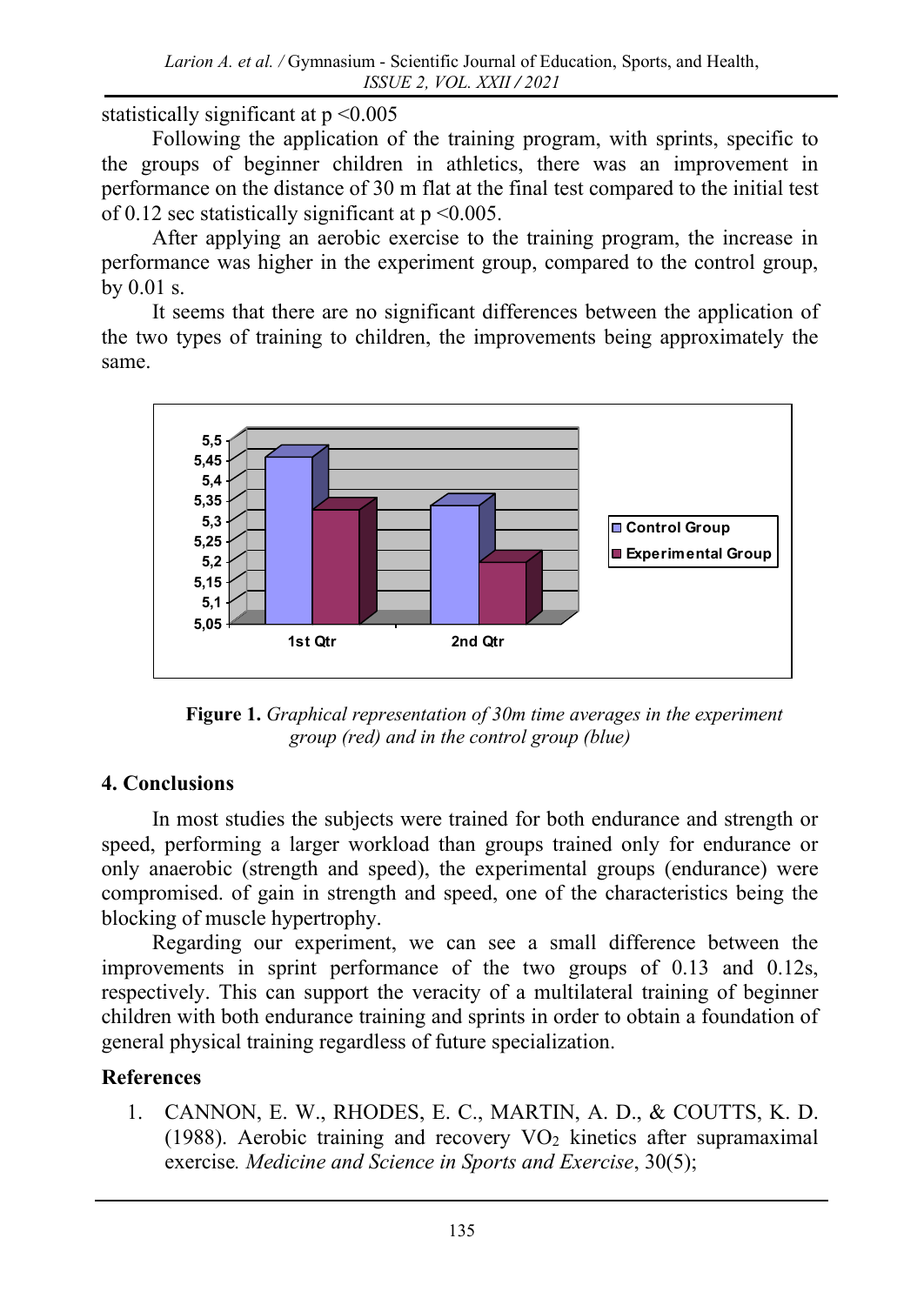- 2. COLIBABA, E.D., & BOTA, I. (1988). *"Jocuri sportive- teorie şi metodică",* Bucureşti: Aldin;
- 3. DYKSTRA, G. L., DEMETRIOU, D. G., COPAY, A. G., & BOILEAU, R. A. (1996)*.* Effect of six week sprint and endurance training programs on prepubescent children*, Medicine and Science in Exercise and Sports*, 28(5);
- 4. GEVAT, C., & LARION, A. (2001). Atletism, Constanţa: Ovidius University Press;
- 5. HENNESSY, L.C., & WATSON, A.W.S. (1994). The Interference Effects of Training for Strength and Endurance Simultaneously. *Strength and Cond. Res*., 8 (1), 12-19;
- 6. HICKSON, R.C., HAGBERG, J.M., EHSANI, A.A., & HOLLOSZY, J.O. (1981). Time course of the adaptive responses of aerobic power and heart rate to training*, Med. Sci. sports Exerc.,* 13 (1), 17-20;
- 7. HICKSON, R.C., DVORAK, B.A., GOROSTIAGA, E.M., KUROWSKI, T.T., & FOSTER, C. (1988). Potential for strength and endurance training to amplify endurance performance, *J. Appl. Physiol*., 65 (5), 2285-2290;
- 8. HOLLOSZY, J.O., & COYLE, E.F. (1984). Adaptations of skeletal muscle to endurance exercise and their metabolic consequences. *J. Appl. Physiol*.: *Respirat. Environ. Exercise Physiol*., 56 (4), 831-838;
- 9. REID, A. K., & SLEIVERT, G. G. (1999). The effects of concurrent aerobic and anaerobic training versus sequenced training on 80 s cycling*. Medicine and Science in Sports and Exercise*, 31(5);
- 10. ROSIELLO, R., MAHLER, D., & WARD, J. (1987). Cardiovascular responses to rowing., *Med. Sci. sports Exerc*., 19 (3), 239-245;
- 11. VILLANI, A. J., FERNHALL, B., & MILLER, W. C. (1999). Effects of aerobic and anaerobic training to exhaustion on  $VO<sub>2</sub>$  max and exercise performance. *Medicine and Science in Sports and Exercise*, 31(5).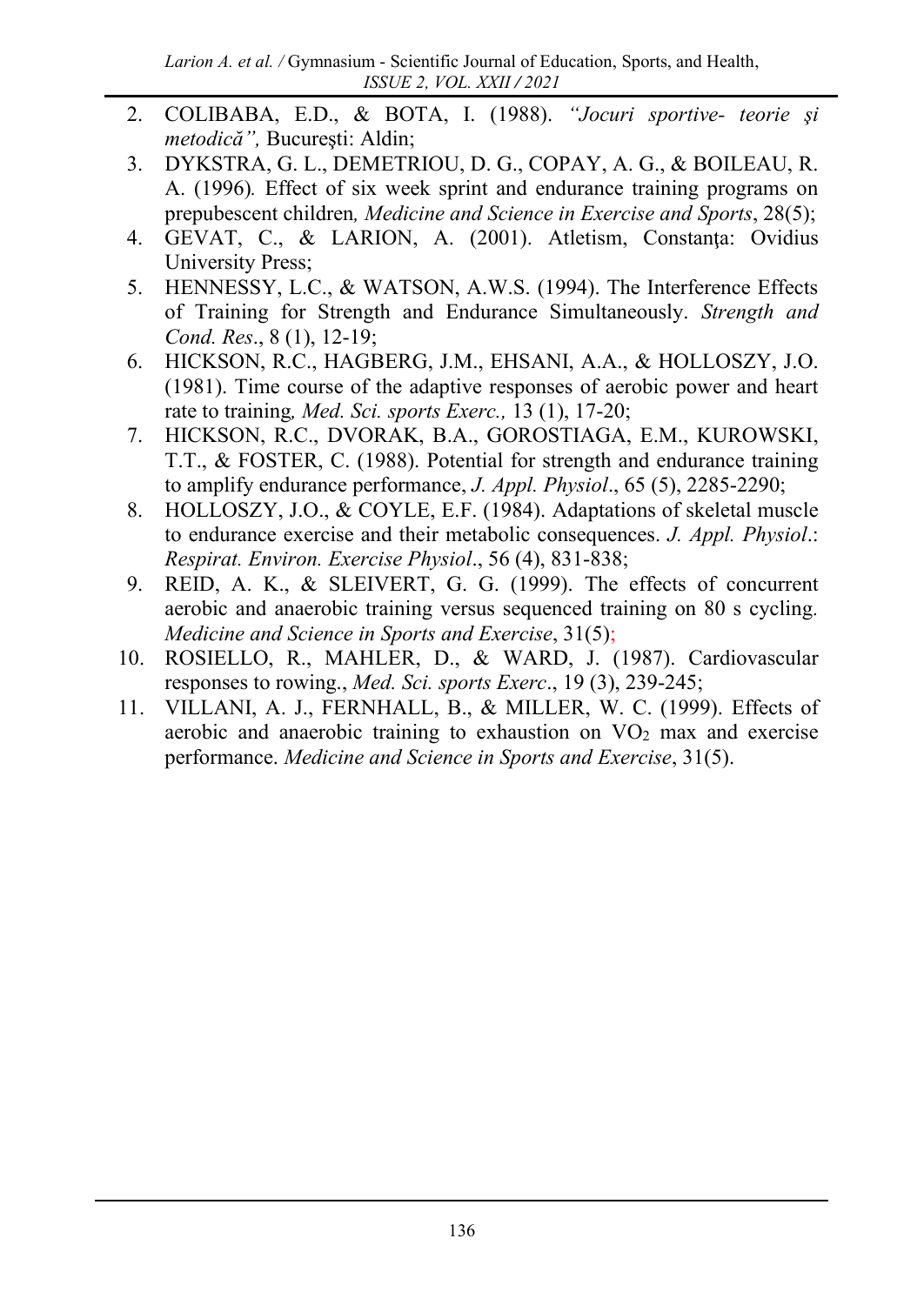# **Pregătirea Multilaterală a Atleților Începători**

Larion Alin<sup>1</sup> Botea Carmen <sup>2</sup> Dragomir Lenuța <sup>3</sup> Silvestru Dragoș Alexandru <sup>4</sup> *1,4 Universitatea Ovidius din Constanta, Romania <sup>2</sup>LPS Nicolae Rotaru Constanta, Romania <sup>3</sup>Univeristatea Națională de educație Fizică și Sport, Romania*

**Cuvinte cheie:** *atletism, începători, sport.*

### **Abstract**

Scopul acestui studiu a fost acela de a sublinia posibila influență a unui program de antrenament, care a avut ca efort predominant programul de antrenament de tip aerob, asupra dezvoltării vitezei de mișcare la copiii de  $10 - 11$  ani, în timpul unei perioade de antrenament atletic. Chiar dacă acest lucru poate părea irelevant, are o influență foarte importantă asupra nivelului de pregătire, asupra performanțelor ulterioare, asupra continuării / antrenamentului ulterior și chiar asupra stării de sănătate. În ceea ce priveşte experimentul se poate observa o diferenţă mică între îmbunătăţirile performanţei la sprint ale celor două grupe de 0,13 şi respectiv 0,12sec.

### **1. Introducere**

Există mai multe adaptări semnificative asociate cu efectuarea cu regularitate a unui antrenament de rezistenţă. Antrenamentul de rezistenţă aerobă produce o creştere a VO2max (Rosiello, Mahler, & Ward, 1987; Hickson, Hagberg, Ehsani, & Holloszy, 1981; Holloszy, & Coyle, 1984), dar nu are un efect de hipertrofie asupra muşchilor (Hickson, Dvorak, Gorostiaga, Kurowski, & Foster, 1988), în urma realizării unui program de antrenament de rezistenţă sunt înregistrate creşteri mici ale nivelului lactatului sangvin şi a volumului muscular (Hickson et al., 1981; Holloszy, & Coyle, 1984; Colibaba, & Bota, 1988; Gevat, & Larion, 2001).

Hennessy şi Watson, (1994), au condus un studiu în care au comparat efectele a 4 programe de antrenament, de rezistenţă, forţă, putere şi viteză. 56 de subiecți au fost împărțiți în 4 grupe: una de rezistență, (R), grup care a realizat un program de alergări 4 zile pe săptămână; o grupă de forţă (F), care se antrena 3 zile pe săptămână, o grupă de rezistenţă + forţă (F+R), care se antrena după un program ce combina forţa cu rezistenţa, cinci zile pe săptămână şi un grup de control care nu a efectuat antrenamente. După 8 săptămâni grupa de rezistenţă şi grupa de rezistenţă+forţă, au înregistrat o îmbunătăţire a performanţei la alergarea de rezistenţă similară, grupa de forţă nu a înregistrat nici o schimbare în timp ce grupa de control a suferit un declin al performanței. Grupa de forță+rezistență și grupa de forţă şi-au îmbunătăţit indicii forţei în timp ce grupa de control şi grupa de rezistenţă nu au înregistrat nici o îmbunătăţire a forţei.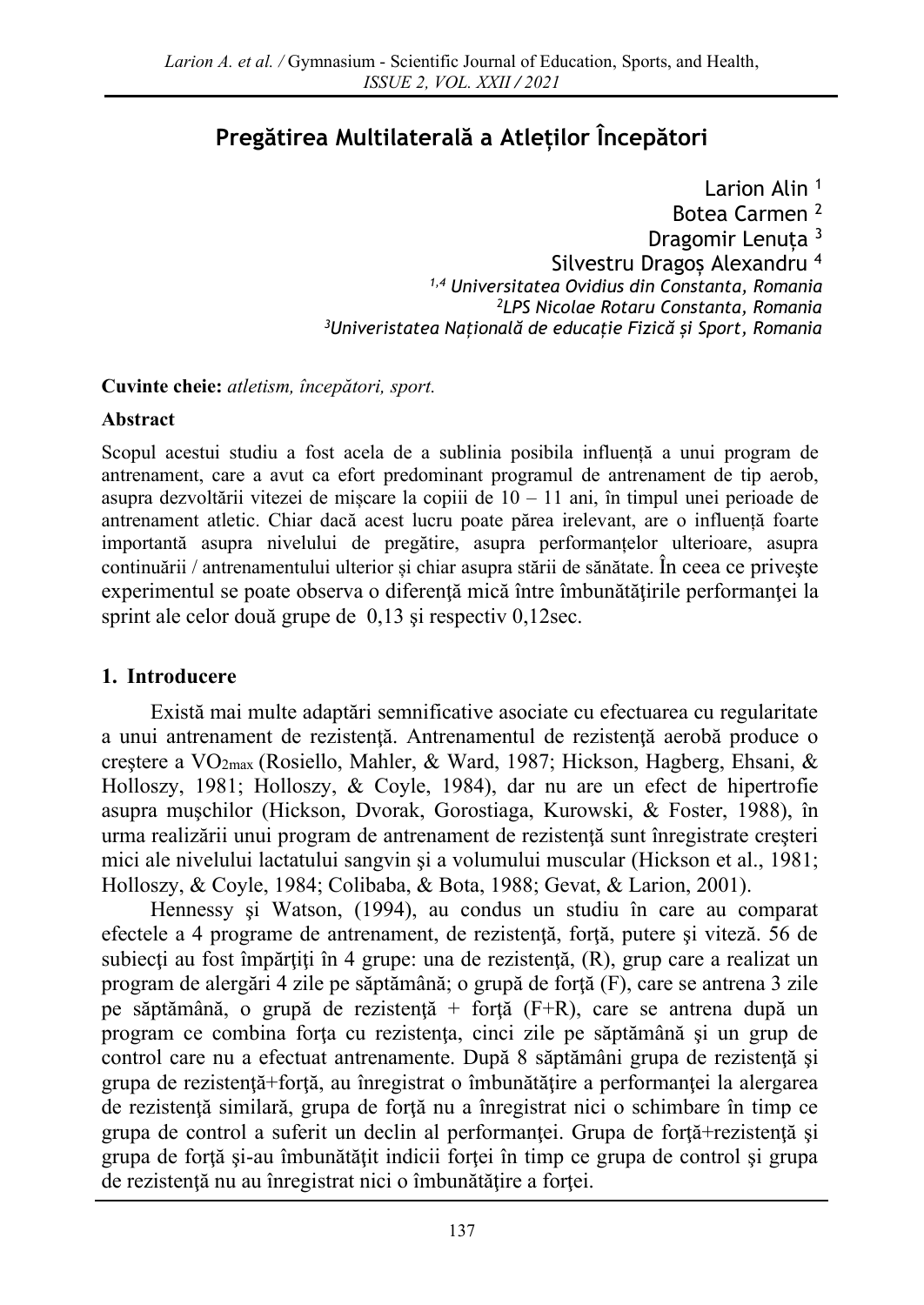Îmbunătăţiri ale puterii (performanţa în săritura pe verticală) şi vitezei (performanţa în sprinturi pe 20m) s-au înregistrat numai la grupa de forţă. Autorii au tras concluzia că antrenarea numai de forţă viteză, duce la o îmbunătăţire a puterii şi vitezei, în timp ce se menţine rezistenţa. Antrenarea cu forţă şi rezistenţă duce la o creștere a rezistenței și a forței părții superioare a corpului, dar compromite îmbunătățirea forței părții inferioare a corpului și nu duce la nici o creştere a performanţelor în viteză şi putere.

Într-un studiu realizat de Reid și Sleivert (1999), este investigată influenţa antrenamentelor de tip aerob şi anaerob asupra performanţelor supramaximale în activităţile ciclice. Studiul s-a realizat pe 24 de ciclişti având o durată de 19 săptămâni. În primele cinci săptămâni s-a realizat o pregătire fizică generală. După care cei 24 de subiecţi au fost împărţiţi la întâmplare în două grupe, una care s-a pregătit după un program de antrenament bazat pe efort aerob timp de 12 săptămâni şi cea de-a doua s-a antrenat timp de 6 săptămâni după un program de antrenament bazat pe efort aerob şi alte 6 săptămâni după un program de antrenament bazat pe efort de tip anaerob. S-au realizat 60 de antrenamente cu o frecvenţă de cinci antrenamente pe săptămână. Rezultatele s-au înregistrat după fiecare 6 săptămâni. Ambele grupe au înregistrat o îmbunătăţire similară după 12 săptămâni de antrenament. Totuşi, grupa antrenată anaerob a înregistrat o îmbunătăţire în special a puterii maxime la fiecare stadiu al testului, fără nici o schimbare semnificativă a funcției aerobe, iar grupa antrenată aerob a înregistrat schimbări de ordin metabolic. În final, autorii concluzionează că antrenamentul de tip aerob și cel mixt aerob și anaerob nu influențează diferit performanța la cicliști, mai exact volumul total de antrenament este asociat mai mult cu schimbările performanței.

Un alt studiu realizat de Villani, Fernhall și Miller (1999), compară efectele unui antrenament bazat pe efort aerob exhaustiv continuu şi un antrenament exhaustiv anaerob pe intervale asupra VO2max şi rezultatelor la testul Wingate. Subiecţii în număr de 15 au efectuat antrenamente de trei ori pe săptămână timp de patru săptămâni, fiecare şedinţă de antrenament având durată egală. Grupa antrenată exhaustiv anaerob pe intervale, a înregistrat o creştere a timpului până la apariţia oboselii la VO2max, în timp ce grupa antrenată aerob exhaustiv continuu, nu a prezentat nici o schimbare semnificativă. De asemenea, grupa antrenată exhaustiv anaerob pe intervale, a înregistrat o îmbunătăţire, semnificativ mai mare de cât grupa antrenată aerob, a rezultatelor la testul Wingate, autorii concluzionând că antrenamentul anaerob exhaustiv pe intervale produce adaptări fiziologice mai rapid decât o face antrenamentul cu eforturi aerobe continue.

Însă un alt studiu realizat de Cannon, Rhodes, Martin și Coutts (1998), realizat pe 10 subiecţi băieţi neantrenaţi, timp de 6 săptămâni, are ca scop evidenţierea efectului antrenamentului de tip aerob asupra refacerii după lucrul anaerob. În acest scop s-au realizat testări inițiale și finale ale  $VO_{2max}$  și ale vitezei maxime de deplasare. După 6 săptămâni de antrenament aerob, VO<sub>2max</sub> s-a îmbunătățit și au scăzut componentele de refacere a  $VO<sub>2</sub>$ , neexistând nici o relație între  $VO<sub>2max</sub>$ </sub> și rata de refacere a VO2. Timpul de refacere a VO<sup>2</sup> în pauzele active asociate cu eforturi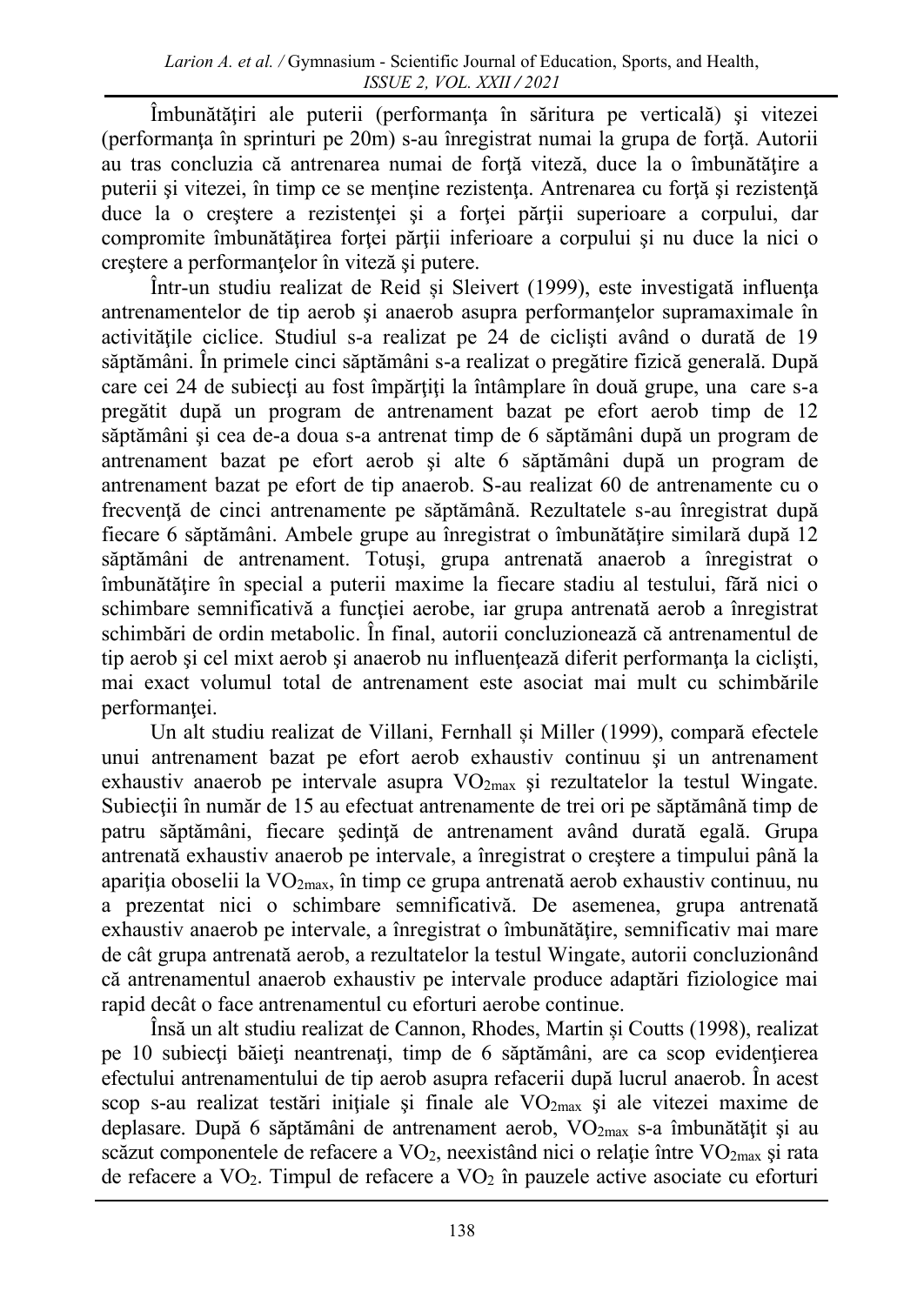anaerobe de mare intensitate a scăzut prin antrenamentul aerob. Rata de refacere a VO<sup>2</sup> asociată cu eforturi anaerobe supramaximale se pare că nu este reflectată în consumul maxim de oxigen  $(VO_{2max})$ , ci mai curând la tipul de antrenament. Concluziile la acest studiu au evidențiat că "antrenamentul aerob îmbunătățește refacerea în timpul efortului anaerob. Acesta este o justificare a fundamentului aerob la copii, indiferent de specializarea viitoare (Cannon et al. 1998).

Dykstra, Demetriou, Copay și Boileau, (1996), au comparat efectele antrenamentelor de rezistenţă şi de sprint la copii. Subiecţii copii au fost împărţiţi în trei grupe (sprint, rezistenţă şi grupă de control), şi au fost antrenaţi timp de 6 săptămâni de patru ori pe săptămână timp de 20 de minute. După 6 săptămâni nu sa observat nici o diferenţă între grupele antrenate pentru rezistenţă şi pentru sprint, a parametrilor aerobi şi anaerobi, singurele diferenţe au fost între grupa de control şi grupele de experiment. Efectele antrenamentului pentru fiecare program nu îi determină pe autori să afirme că antrenarea aerobă a copiilor în programele de sprint este mai indicată. Efectele programelor de antrenament specific sunt generale la copii, orice formă de pregătire antrenează toate capacităţile copiilor aflaţi în creştere (Dykstra et al., 1996).

## **2. Material și metode**

Lucrarea de faţă îşi propune să evidenţieze posibila influenţă a unui program de antrenament ce are ca efort preponderent efortul de tip aerob, asupra dezvoltării vitezei de deplasare la copii de 10 – 11 ani aflați în pregătire atletică.

Deşi poate părea lipsit de importanţă, acest lucru are o influenţă foarte mare asupra nivelului de pregătire, a performanţelor viitoare, a continuităţii în pregătire şi chiar asupra stării de sănătate.

La baza studiului a stat ipoteza existenței unei creșteri a performanței vitezei maxime de alergare în urma realizării unui antrenament bazat mai mult pe efort aerob.

Experimentul s-a efectuat pe o perioadă de patru săptămâni, cu o frecvenţă de trei antrenamente pe săptămână, pe un număr de 17 copii cu vârsta între 10 şi 11 ani selecţionaţi aleator în vederea practicării atletismului.

Grupa de control formată din 10 subiecţi a urmat un program de antrenament caracteristic pregătirii copiilor bazat mai mult pe sprinturi, iar grupa de experiment formată din 7 subiecţi au efectuat un program de antrenament de tip aerob (alergare ușoară la o intensitate de  $40 - 50\%$ , timp de 15min în aer liber)

## **3. Rezultate și discuții**

Pentru prelucrarea statistică a datelor s-a calculat:

- 1. media aritmetică
- 2. deviatia standard
- 3. coeficientul de variabilitate

4. semnificația statistică – testul ,t' pentru eșantioane dependente și pentru eşantioane independente.

S-a luat ca indice de referință a creșterii vitezei de deplasare distanța de 30m,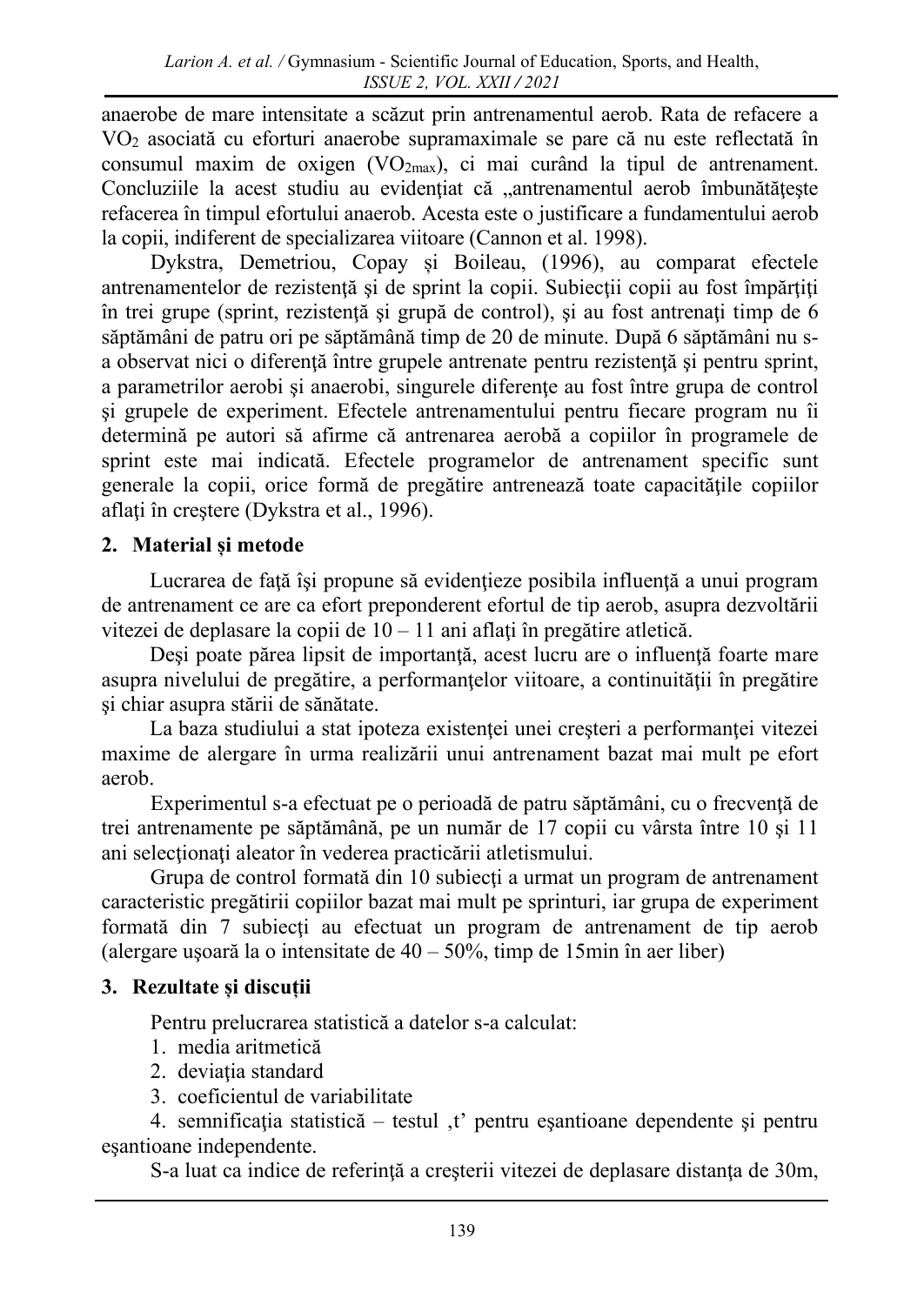distanţă care semnifică se pare cel mai bine nivelul dezvoltării indicilor vitezei, având totodată şi un nivel scăzut al acumulării acidului lactic.

Astfel, atât testarea iniţială cât şi cea finală a celor două grupe s-a făcut sub forma cronometrării pe distanţa de 30m plat cu start din picioare a fiecărui copil cu o instalaţie de cronometraj electronic de tip Brower Timing System.

| Grupa             | Testarea | Vârsta (ani)              | masa(Kg)         | Talie(m)       |
|-------------------|----------|---------------------------|------------------|----------------|
| <b>Experiment</b> | Inițială | $10,35\pm0,17$<br>0.01%   | $38,6 \pm 3,2$   | $1,48\pm0,038$ |
|                   | Finală   | $10,44\pm0,17$<br>0.01%   | $39.36 \pm 3.13$ | $1,49\pm0,041$ |
| De control        | Inițială | $10,38 \pm 0,20$<br>0.01% | $37.06 \pm 3.55$ | $1,45\pm0,039$ |
|                   | Finală   | $10,40\pm0,20$<br>0.01%   | $37,1\pm3.08$    | $1,46\pm0.03$  |

### **Tabel 1.** *Caracterizarea subiecţilor celor două grupe*

| <b>Tabel 2.</b> Analiza statistică a rezultatelor înregistrate pe 30m plat testare inițială și |  |
|------------------------------------------------------------------------------------------------|--|
| finală, la grupa experiment și de control                                                      |  |

| Grupa             | <b>Testarea</b>                                                                      | 30m plat               |        |
|-------------------|--------------------------------------------------------------------------------------|------------------------|--------|
| <b>Experiment</b> | Inițială                                                                             | $5,33\pm0,25$<br>0,04% | $\ast$ |
|                   | Finală                                                                               | $5,20\pm0,18$          |        |
|                   |                                                                                      | 0,03%                  | ⊗ **   |
| De control        | Inițială                                                                             | $5,46\pm0,17$          |        |
|                   |                                                                                      | $3,11\%$               |        |
|                   | Finală                                                                               | $5,34\pm0,18$          |        |
|                   |                                                                                      | 3,37%                  | ⊗⊗     |
| ⊗                 | - semnificativ diferit față de testarea inițială la grupa experiment la $p < 0,0005$ |                        |        |

 $\otimes$   $\otimes$  -semnificativ diferit față de testarea inițială la grupa de control la p < 0,005

∗ -semnificativ diferit la testarea inițială față de grupa de control la  $p < 0.0005$ 

 $* *$ -semnificativ diferit la testarea finală faţă de grupa de control la p < 0,0005

# *Discuţii*

Împrăştierea valorilor la cele două grupe după testările iniţiale şi finale sunt normale ( $X \pm 0,17 - 0,25$ ).

În ceea ce priveşte omogenitatea grupelor se poate observa că acestea sunt omogene atât după testarea iniţială cât şi după testarea finală la CV= 0,04 – 3,37%

După cum se observă şi în tabelul nr. 2, în urma aplicării exerciţiului de efort aerob respectiv alergare uşoară timp de 15 min. la grupa experiment s-a înregistrat o îmbunătăţire a performanţei pe distanţa de 30 m. plat de 0,13 sec, semnificativ